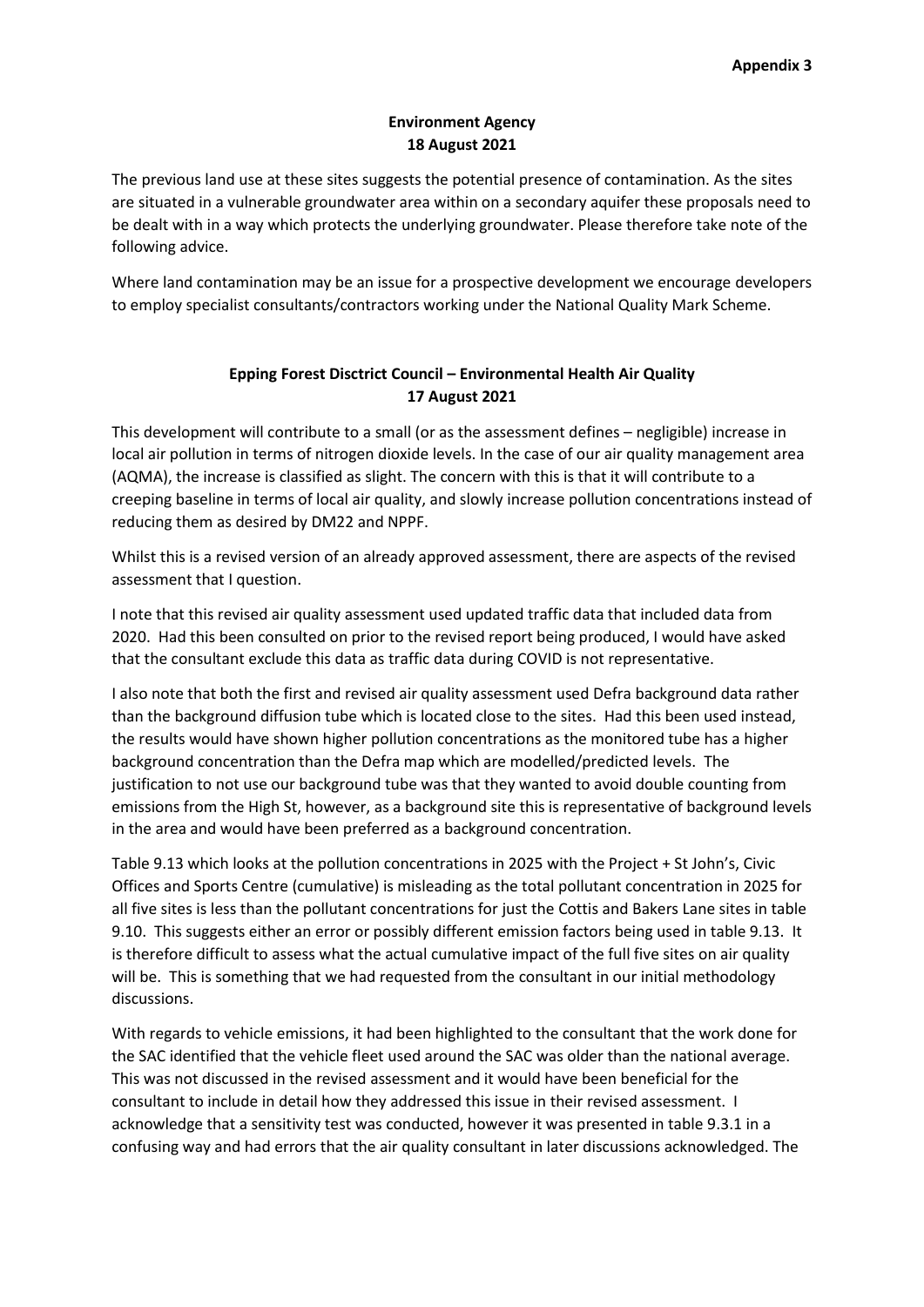report said the sensitivity test would assume no improvement in vehicle emissions beyond 2021, however, the consultant acknowledged that 2025 without used 2025 emission factors.

I also question why multiple years were used in the baseline part of the assessment (2021 background data, 2019 monitoring data, 2019 MET data and 2019/2020 traffic data) instead of one base year.

Technical Appendix 9.4 Emissions Mitigation Assessment does put forward mitigation measures, however, the assessment does not state how much of a pollution offset these measures will provide. Additionally, as some of these mitigation measures will be under the jurisdiction of other authorities such as ECC, EFDC planning will need to put an agreement in place to ensure these measures are implemented.

#### Construction Management Conditions

1 a) Prior to demolition works commencing a Demolition Management Statement shall be submitted to and approved in writing by the Local Planning Authority for a management scheme whose purpose shall be to control and minimise emissions of pollutants from and attributable to the demolition of the development. This should include a risk assessment and a method statement in accordance with relevant guidance such as IAQM's assessment of dust from demolition and construction guidance and the control of dust and emissions from construction and demolition best practice guidance published by the Greater London Authority. The scheme shall set out the secure measures, which can, and will, be put in place.

b) Prior to construction works commencing a Construction Management Statement shall be submitted to and approved in writing by the Local Planning Authority for a management scheme whose purpose shall be to control and minimise emissions of pollutants from and attributable to the construction of the development. This should include a risk assessment and a method statement in accordance with relevant guidance such as IAQM's assessment of dust from demolition and construction guidance and the control of dust and emissions from construction and demolition best practice guidance published by the Greater London Authority. The scheme shall set out the secure measures, which can, and will, be put in place.

Reason: Dust and other air pollution from demolition and construction can impact greatly on the health and quality of life of people working on and living close to these sites if they are badly managed. To help support improvements to air quality in accordance with the NPPF and Policy T1 and DM22 of the Epping Forest District Local Plan Submission Version 2017

Informative for the Construction Management Statement condition The submitted management statement shall include details of:

- Site hoarding
- Wheel washing
- Dust suppression methods and kit to be used
- Bonfire policy
- Confirmation that all Non Road Mobile Machinery (NRMM) comply with the Non Road Mobile Machinery (Emissions of Gaseous and Particulate Pollutants) Regulations 1999
- Confirmation if a mobile crusher will be used on site and if so, a copy of the permit and indented dates of operation
- Site plan identifying location of:
	- site entrance and exit
	- wheel washing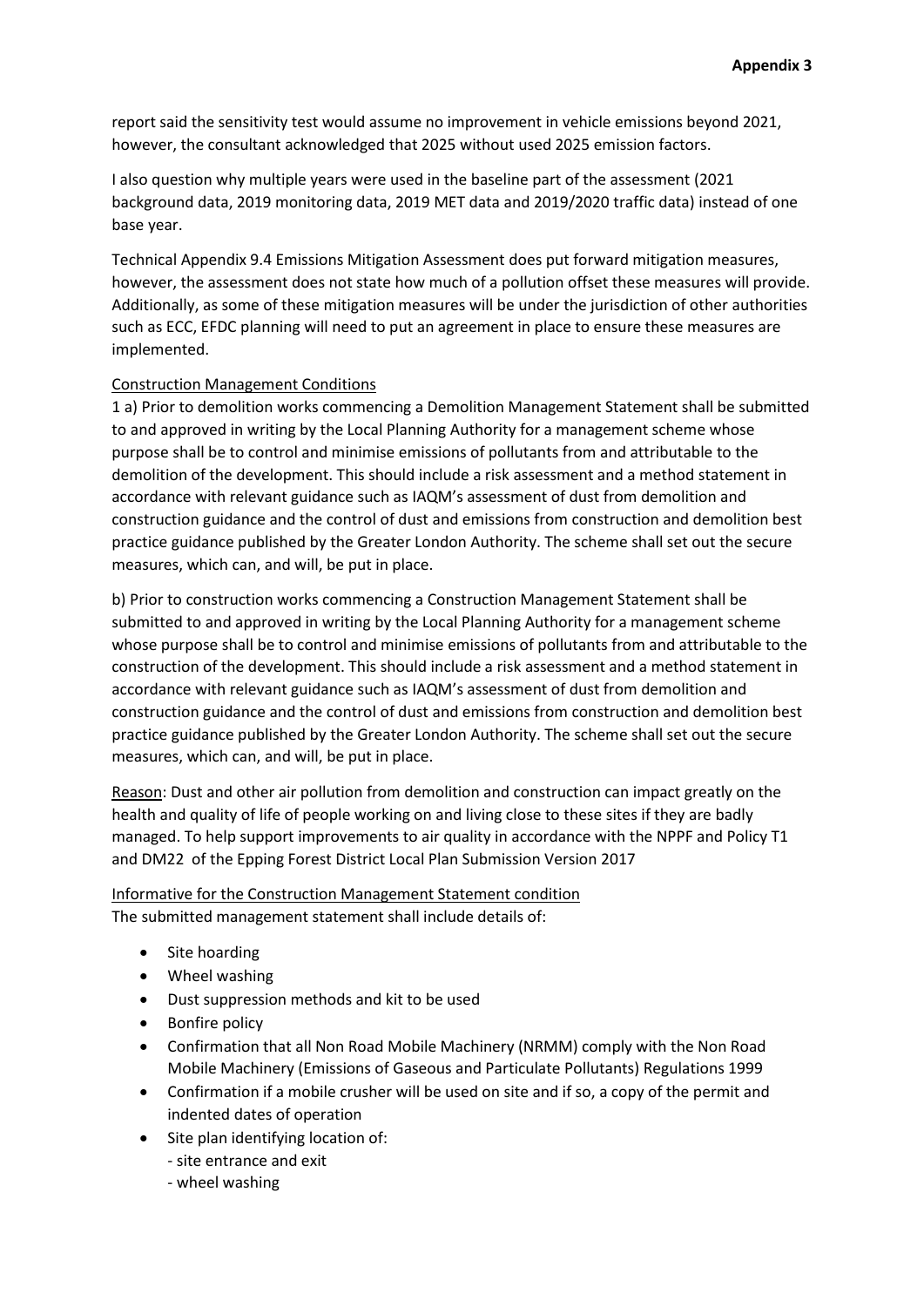-hard standing

- hoarding (distinguishing between solid hoarding and other barriers such as heras and monarflex sheeting)

- stock piles
- dust suppression
- location of water supplies and
- -location of nearest neighbouring receptors
- Copy of an asbestos survey

2. The details and measures contained in the approved demolition and construction management statement must be fully implemented to the Council's satisfaction.

Reason: Dust and other air pollution from demolition and construction can impact greatly on the health and quality of life of people working on and living close to these sites if they are badly managed. To help support improvements to air quality in accordance with the NPPF and Policy T1 and DM22 of the Epping Forest District Local Plan Submission Version 2017.

3. Wheel washing equipment to be installed - Wheel washing or other cleaning facilities for vehicles leaving the site during construction works shall be installed and utilised to clean vehicles immediately before leaving the site. Any mud or other material deposited on nearby roads as a result of the development shall be removed.

Reason:- To avoid the deposit of material on the public highway in the interests of highway safety, in accordance with the guidance contained within the National Planning Policy Framework, policy ST4 of the adopted Local Plan and Alterations, and Policy T 1 of the Epping Forest District Council Local Plan Submission Version 2017.

### **Ultra Low NOx Boilers Condition (if applicable)**

4. Prior to installation, details of the boilers shall be forwarded to the Local Planning Authority for approval. The boilers shall have dry NOx emissions not exceeding 40 mg/kWh (0%).

Reason: To help improve local environmental conditions and limit emissions to air as required by the national planning policy framework. Boilers can be a significant source of NO2 emissions and worsen local air quality. To help support improvements to air quality in accordance with the NPPF and Policy T1 and DM22 of the Epping Forest District Local Plan Submission Version 2017

### **Electric Charging Points (commercial/leisure) Condition**

5. Prior to first occupation of the development hereby approved, a minimum of 1 Electric Vehicle Charging Point per every 10 spaces on industrial, commercial or leisure developments shall be installed and retained thereafter.

Reason: To help support improvements to air quality in accordance with the NPPF and Policy T1 and DM22 of the Epping Forest District Local Plan Submission Version 2017.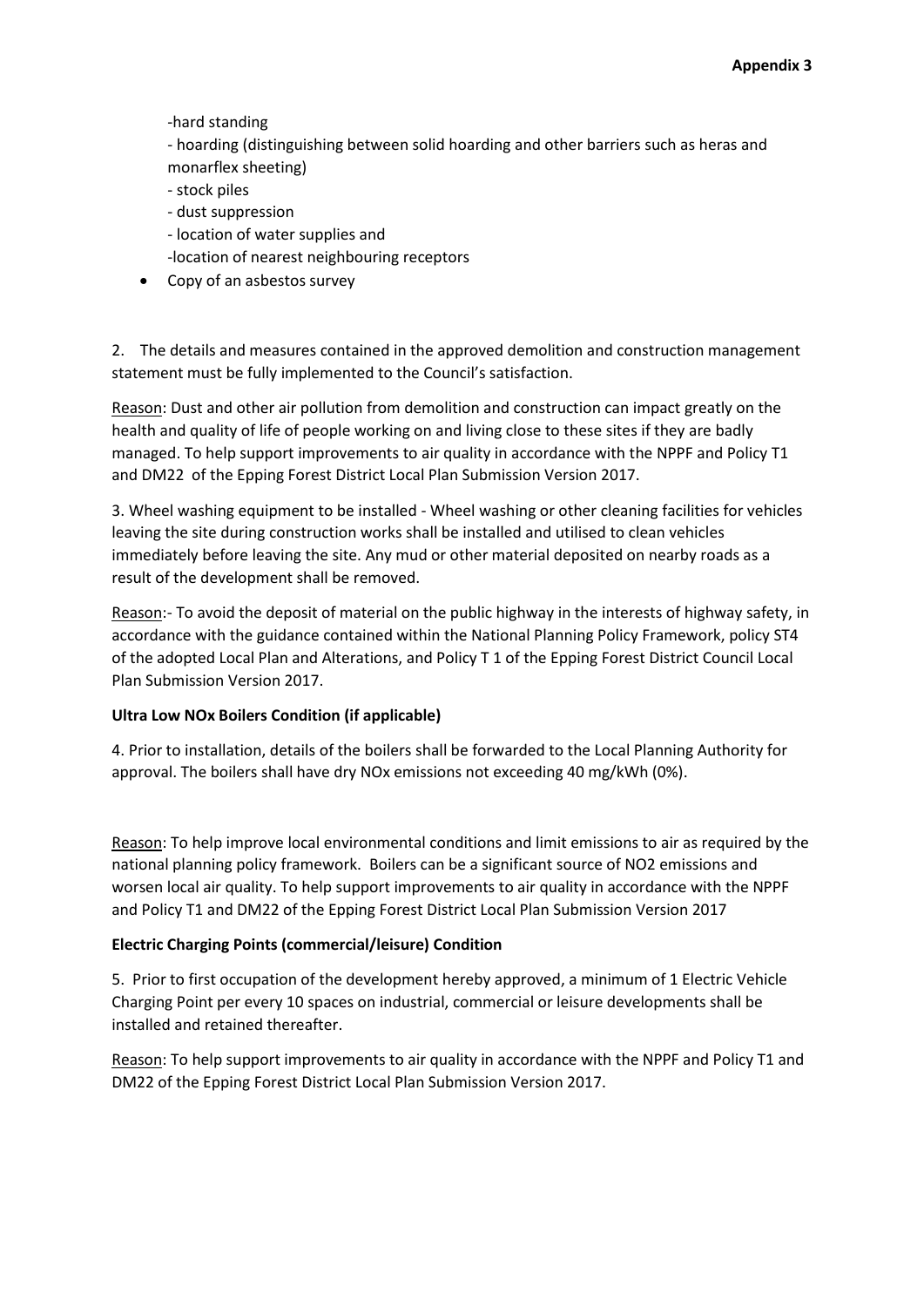## **Essex County Council – Highways 30 June 2021**

The Highway Authority has assessed the application and submitted information, visited the site, and has concluded that in highway terms it is not contrary to national and local highway and transportation policy and current safety criteria.

The Transport Assessment has analysed the impact of the traffic generation, to the satisfaction of the Highway Authority, and is not considered to have a significant or severe impact at this location, or on the wider highway network.

Furthermore, the applicant is improving the existing environment for walking and cycling, as well as providing improved bus stop facilities along the High Street, that will help encourage more use of sustainable transport options to and from the site, and help reduce the reliance on the private motor vehicle.

Consequently, the Highway Authority has concluded that the proposal will not be detrimental to highway safety, capacity, or efficiency.

# **Epping Forest District Council – Land Drainage 9 June 2021**

No objection to planning application in principle, subject to the approval/implementation of the following requirements set out.

The applicant has provided a flood risk assessment and associated drainage design with the application. Following correspondence with this team and the LLFA, revisions have been made to the design such that we agree with the findings in principal. Please add a condition requiring that the development be carried out in accordance with the flood risk assessment (Flood Risk Assessment, Ref 2780-MHT-CV-RP-001, Dec 2020) submitted with the application unless otherwise agreed in writing with the Local Planning Authority.

Where there is a public sewer within/adjacent the site, any works within three metres of a public sewer will require build over consent from Thames Water Developer Services.

In line with the requirements set out in the Development Management drainage policies, namely DM15 and DM16 within the Submission Version Draft Local Plan; the proposed drainage strategy aims to achieve a reduce runoff from the site by incorporating sustainable drainage systems into the drainage design. Please add a condition for the finalised details inclusive of, but not limited to the .scrx files from Microdrainage and exploration of additional water quality treatment in line with the simple index approach within C753; under condition SCN16 requiring approval of surface water drainage by the Local Planning Authority prior to preliminary groundworks commencing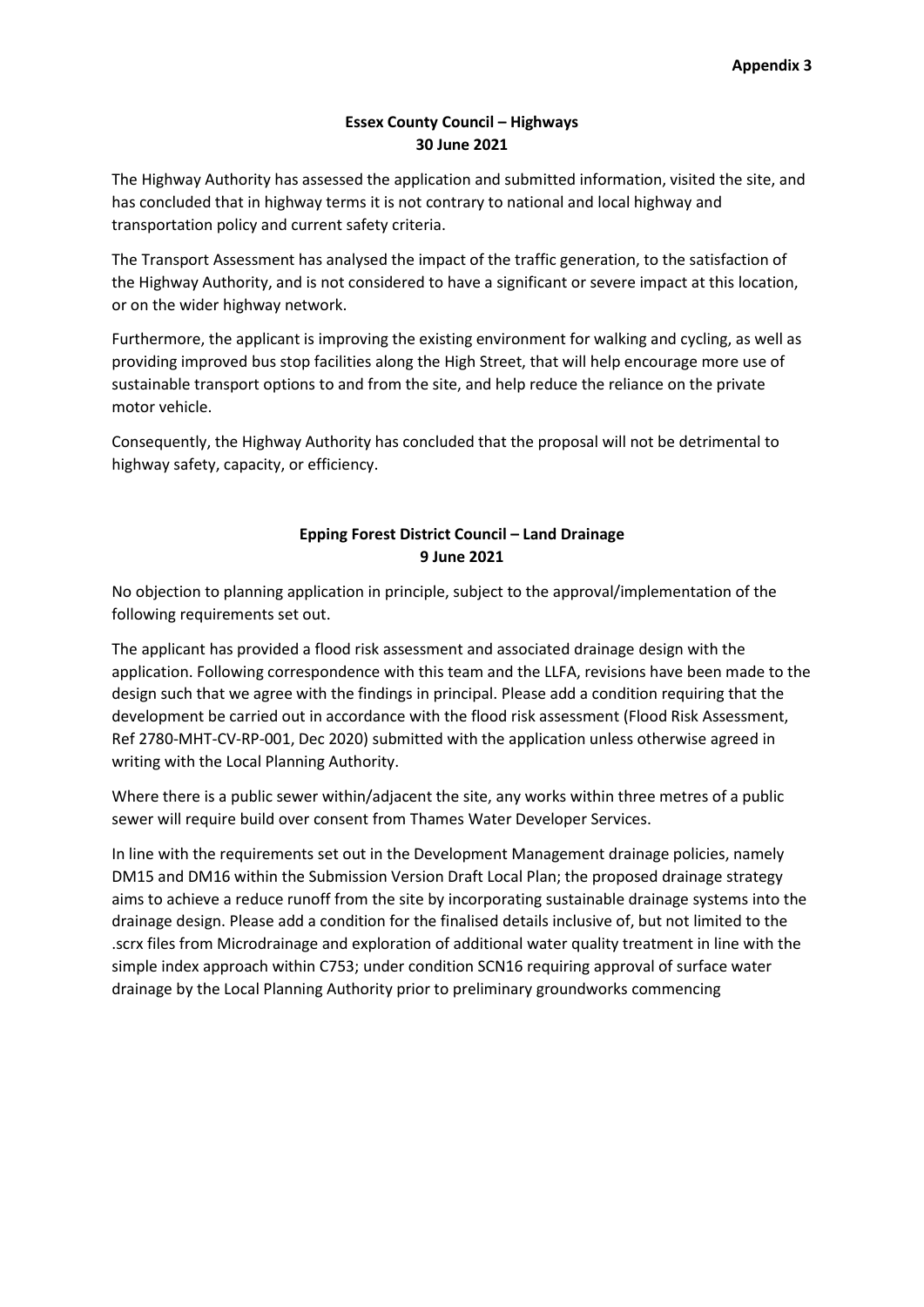# **Epping Forest District Council - Environmental Health Air Quality 19 January 2021**

Accept the conclusions of the submitted air quality assessment, on the proviso that the applicant's traffic assessment and sustainability assessment are approved with no further amendments required from the relevant teams at EFDC and ECC.

Recommend the following conditions should planning permission be granted:

### Construction Management Conditions

- 1. a) Prior to demolition works commencing a Demolition Management Statement shall be submitted to and approved in writing by the Local Planning Authority for a management scheme whose purpose shall be to control and minimise emissions of pollutants from and attributable to the demolition of the development.
- 1. b) Prior to construction works commencing a Construction Management Statement shall be submitted to and approved in writing by the Local Planning Authority for a management scheme whose purpose shall be to control and minimise emissions of pollutants from and attributable to the construction of the development.

Reason: Dust and other air pollution from demolition and construction can impact greatly on the health and quality of life of people working on and living close to these sites if they are badly managed.

 2. The details and measures contained in the approved demolition and construction management statement must be fully implemented to the Council's satisfaction.

Reason: Dust and other air pollution from demolition and construction can impact greatly on the health and quality of life of people working on and living close to these sites if they are badly managed. To help support improvements to air quality in accordance with the NPPF and Policy T1 and DM22 of the Epping Forest District Local Plan Submission Version 2017.

• 3. Wheel washing equipment to be installed

Reason: To avoid the deposit of material on the public highway in the interests of highway safety, in accordance with the guidance contained within the National Planning Policy Framework, policy ST4 of the adopted Local Plan and Alterations, and Policy T 1 of the Epping Forest District Council Local Plan Submission Version 2017.

#### Ultra-Low NOx Boilers Condition (if applicable)

 4. Prior to installation, details of the boilers shall be forwarded to the Local Planning Authority for approval. The boilers shall have dry NOx emissions not exceeding 40 mg/kWh (0%).

Reason: To help improve local environmental conditions and limit emissions to air as required by the national planning policy framework. Boilers can be a significant source of NO2 emissions and worsen local air quality.

To help support improvements to air quality in accordance with the NPPF and Policy T1 and DM22 of the Epping Forest District Local Plan Submission Version 2017

### Electric Charging Points (commercial/leisure) Condition

 5. Prior to first occupation of the development hereby approved, a minimum of 1 Electric Vehicle Charging Point per every 10 spaces on industrial, commercial or leisure developments shall be installed and retained thereafter.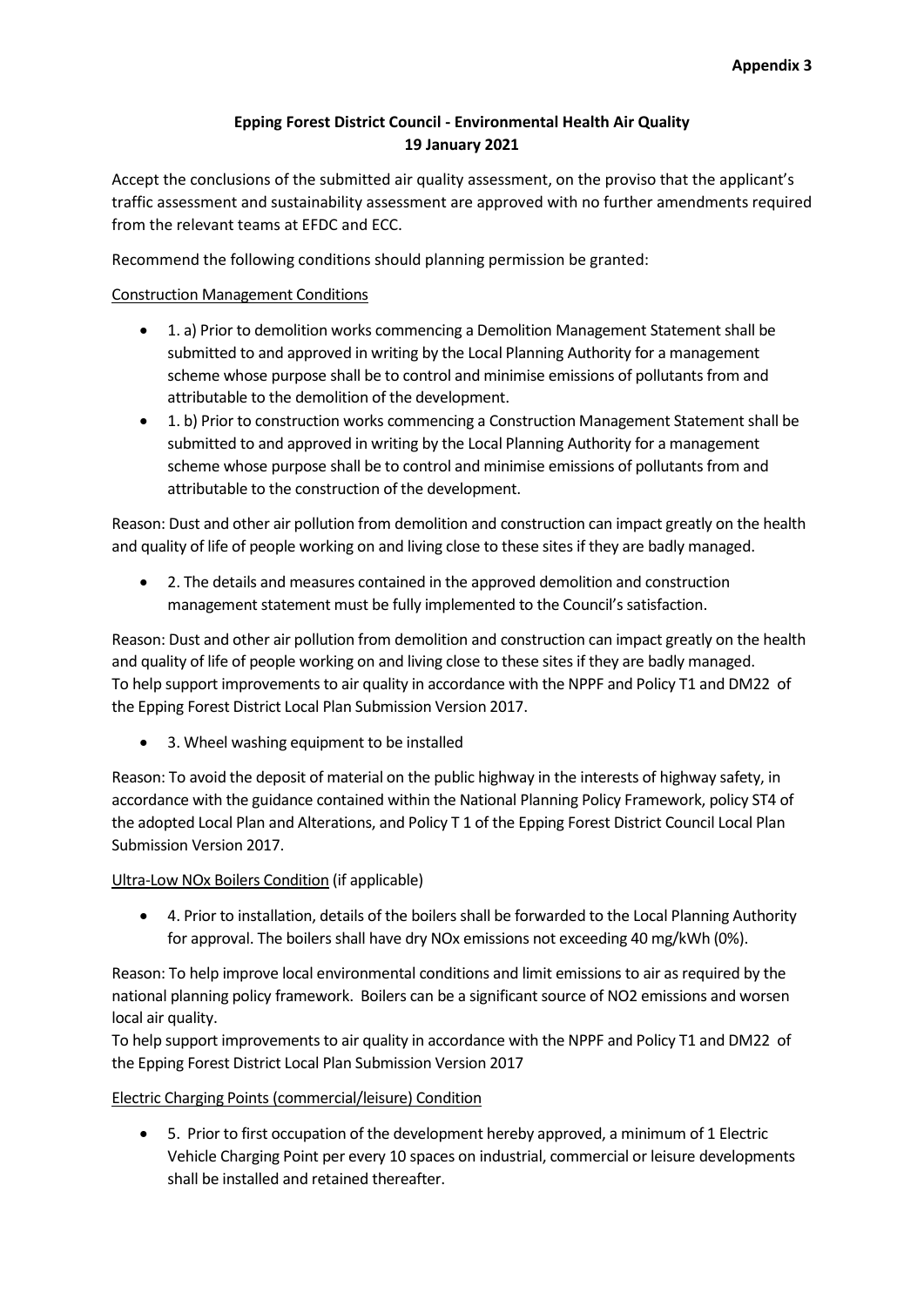Reason: To help support improvements to air quality in accordance with the NPPF and Policy T1 and DM22 of the Epping Forest District Local Plan Submission Version 2017.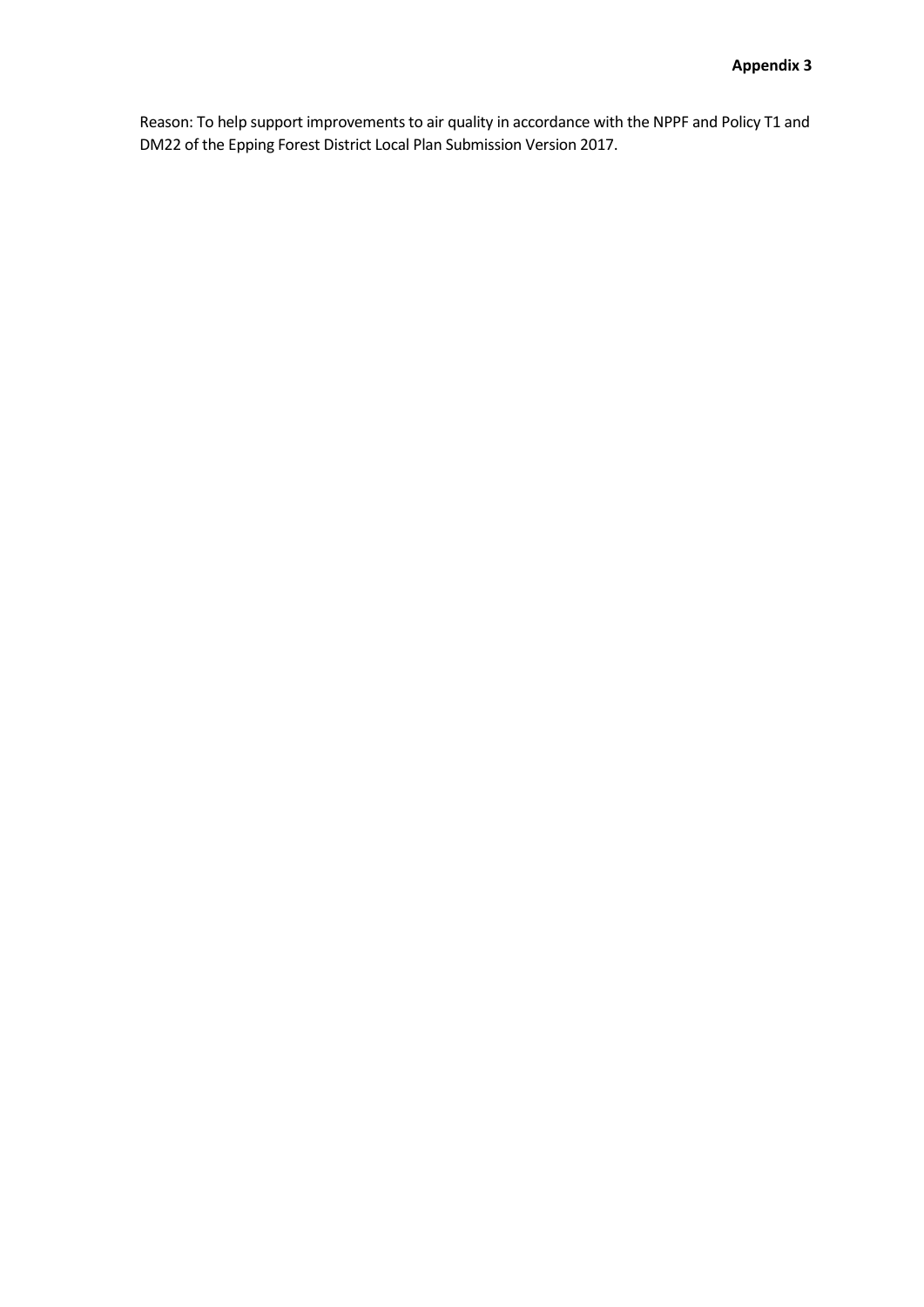# **Epping Town Council 23 June 2021**

Committee have no objection to this application.

The Committee acknowledge receipt of the amended plans and latest technical reports regarding this proposed development.

However, the Committee felt that it would have been helpful for the applicant to liaise with the Town Council to explain the proposed development and any changes made especially given previous comments made by the Committee.

Considering the amended floorplans, the Committee had additional comments to make as follows:

- Committee commented that the existing public toilets should remain open until the new public toilets in the multi-storey are built open
- Committee questioned if there was a need for office space in the plans
- Committee questioned if there was a need for retail space in the plans
- Committee suggested putting in disabled spaces on the ground floor near the shops
- Committee felt that the number of public toilets proposed wasn't adequate
- Committee advised that the height of the multi-storey needs to be considered to allow for larger Monday Market stallholders vehicles

# **Epping Town Council 18 January 2021**

No planning objection to the proposal, but request the following matters are taken into consideration:

- Concerns about the loss of amenity for the neighbouring properties at Bakers Lane, in terms of visual impact, loss of light and noise and request consideration is given to the positioning and scale of the buildings in order to minimise that loss of amenity.
- Request that the design is as sympathetic to the conservation area as possible and question whether the building could be lower.
- Request that there is sufficient green space and landscaping, given the volume of trees to be removed to facilitate development and would suggest this could be increased.
- Request that there is sufficient habitat protection and provision for wildlife, with any work carried out at the correct time of year.
- Noted the Highways safety implications relating to traffic visiting and maybe queuing into this large car park, where there will be two possibly busy areas. The scheme must be designed to ensure the safe movement of pedestrians, as people use the leisure centre at Bakers Lane, potentially crossing from the car park at Cottis Lane.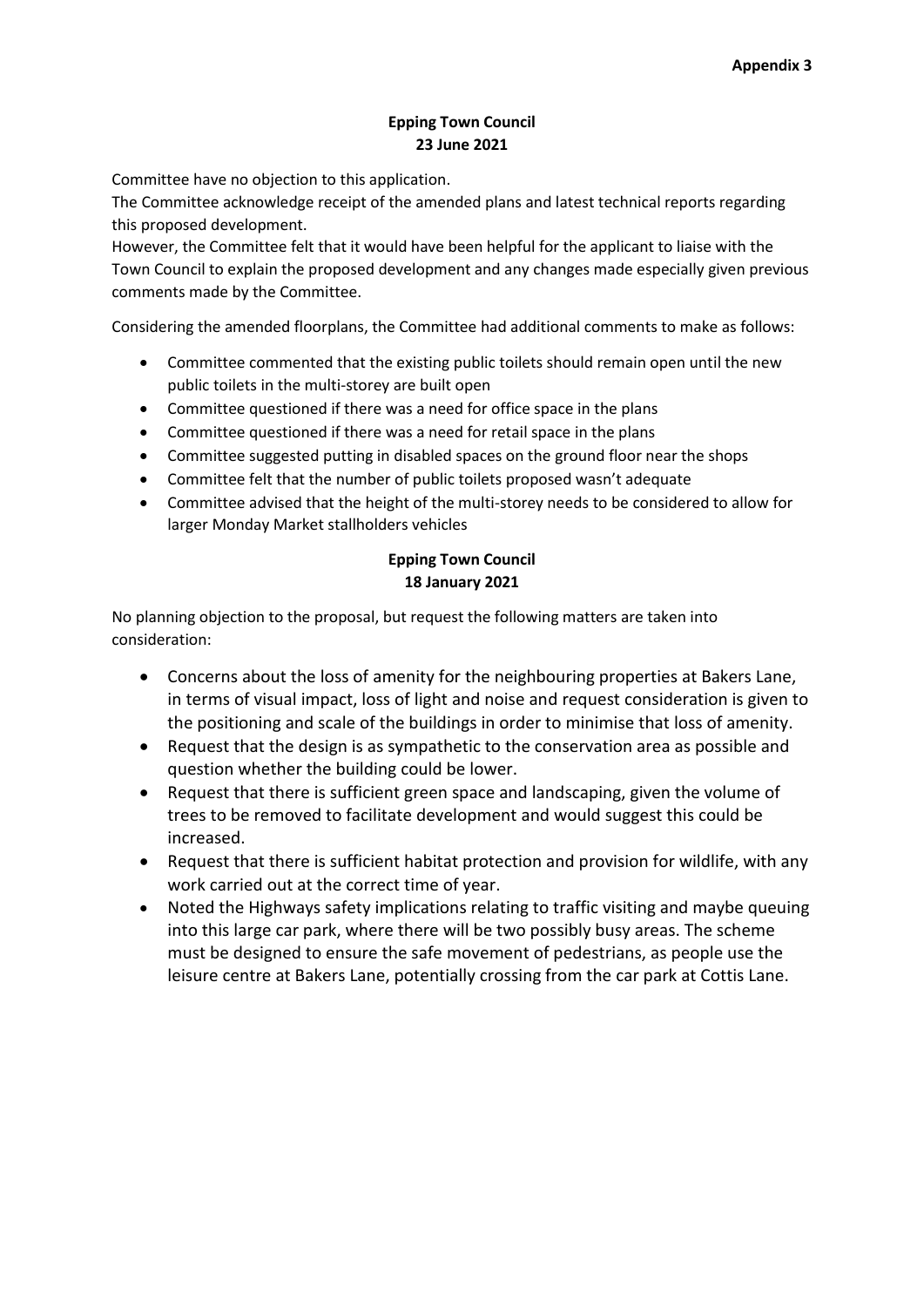# **Essex County Council – Development & Flood Risk (SuDs) 16 April 2021**

Having reviewed the Flood Risk Assessment and the associated documents which accompanied the planning application, we do not object to the granting of planning permission based on the following:

# Condition 1

No works except demolition shall takes place until a detailed surface water drainage scheme for the site, based on sustainable drainage principles and an assessment of the hydrological and hydro geological context of the development, has been submitted to and approved in writing by the local planning authority. The scheme should include but not be limited to:

- Limiting discharge rates to 1.95l/s for all storm events up to and including the 1 in 100 year rate plus 40% allowance for climate change. All relevant permissions to discharge from the site into any outfall should be demonstrated.
- Provide sufficient storage to ensure no off site flooding as a result of the development during all storm events up to and including the 1 in 100 year plus 40% climate change event.
- Demonstrate that all storage features can half empty within 24 hours for the 1 in 30 plus 40% climate change critical storm event.
- Final modelling and calculations for all areas of the drainage system.
- The appropriate level of treatment for all runoff leaving the site, in line with the Simple Index Approach in chapter 26 of the CIRIA SuDS Manual C753. All proprietary features should have their indices provided. If they are unavailable then alternative features may be needed.
- Detailed engineering drawings of each component of the drainage scheme.
- A final drainage plan which details exceedance and conveyance routes, FFL and ground levels, and location and sizing of any drainage features.
- A written report summarising the final strategy and highlighting any minor changes to the approved strategy.

### Reason

- To prevent flooding by ensuring the satisfactory storage of/disposal of surface water from the site.
- To ensure the effective operation of SuDS features over the lifetime of the development.
- To provide mitigation of any environmental harm which may be caused to the local water environment
- Failure to provide the above required information before commencement of works may result in a system being installed that is not sufficient to deal with surface water occurring during rainfall events and may lead to increased flood risk and pollution hazard from the site.

### Condition 2

Prior to occupation a maintenance plan detailing the maintenance arrangements including who is responsible for different elements of the surface water drainage system and the maintenance activities/frequencies, has been submitted to and agreed, in writing, by the Local Planning Authority. Should any part be maintainable by a maintenance company, details of long term funding arrangements should be provided.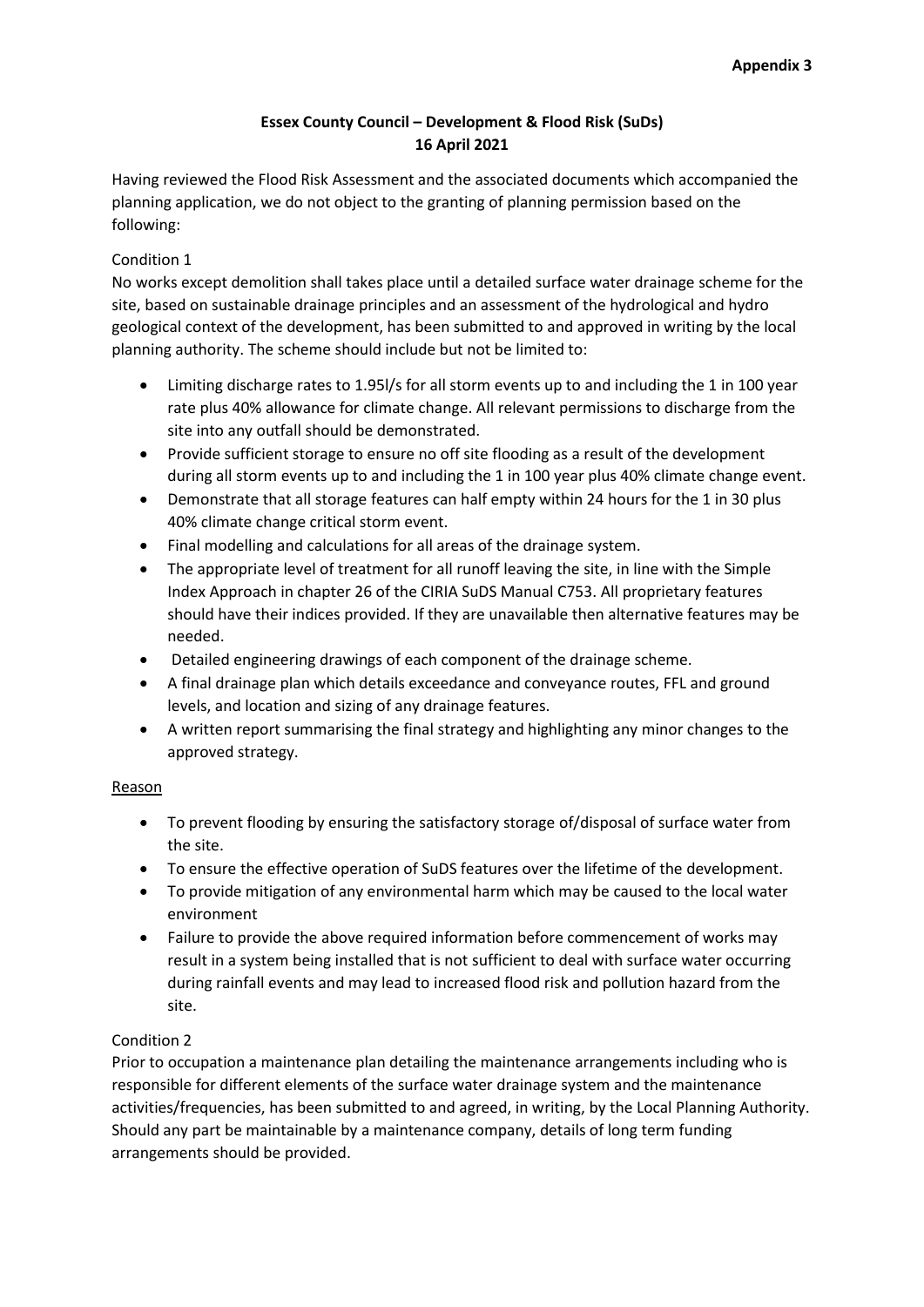### Reason

To ensure appropriate maintenance arrangements are put in place to enable the surface water drainage system to function as intended to ensure mitigation against flood risk. Failure to provide the above required information prior to occupation may result in the installation of a system that is not properly maintained and may increase flood risk or pollution hazard from the site.

## Condition 3

The applicant or any successor in title must maintain yearly logs of maintenance which should be carried out in accordance with any approved Maintenance Plan. These must be available for inspection upon a request by the Local Planning Authority.

# Reason

To ensure the SuDS are maintained for the lifetime of the development as outlined in any approved Maintenance Plan so that they continue to function as intended to ensure mitigation against flood risk.

# **Essex County Council – Development & Flood Risk (SuDs) 11 January 2021**

Issue a holding objection to the granting of planning permission based on the following:

- In line with the Essex SuDS Design Guide, brownfield sites should limit to the 1 in 1-year greenfield rate for all storm events up to and including the 1 in 100 plus climate change storm event. If this is proven not to be possible the discharge rate should be limited back to as close as feasibly possible with a 50% betterment on the 1 in 1-year brownfield rate being the last resort. Currently constraints such as clay soils, the large building footprint, limited external space for SuDS is not a satisfactory reason as further storage could be provided in terms of tree pits, permeable paving, larger attenuation tanks.
- Unclear how the site is to receive surface water treatment. It is unclear how much treatment the petrol interceptor provides and the subbase for the yard area. Surface water should be treated in line with the Simple Index Approach found within the CIRIA SuDS Manual C753 and as this site is considered to have a medium pollution hazard level then ideally there should be a minimum of 2 stages of treatment. It is unclear how much treatment the petrol interceptor and yard area provides in line with the simple index approach.
- There are documents discussing tree pits included on the planning portal however they have not been discussed in the drainage strategy. These could provide more attenuation as well treatment helping to lower the discharge rate.
- There have been no preliminary calculations provided for the storage or for the network itself.

Additional comments:

- Whilst the irrigation of the green roof would be a welcomed form of reuse, it is recommended that where possible, further consideration is given to the reuse for things such as showers and toilets
- Strongly recommend looking at the Essex Green Infrastructure Strategy to ensure that the proposals are implementing multifunctional green/blue features effectively.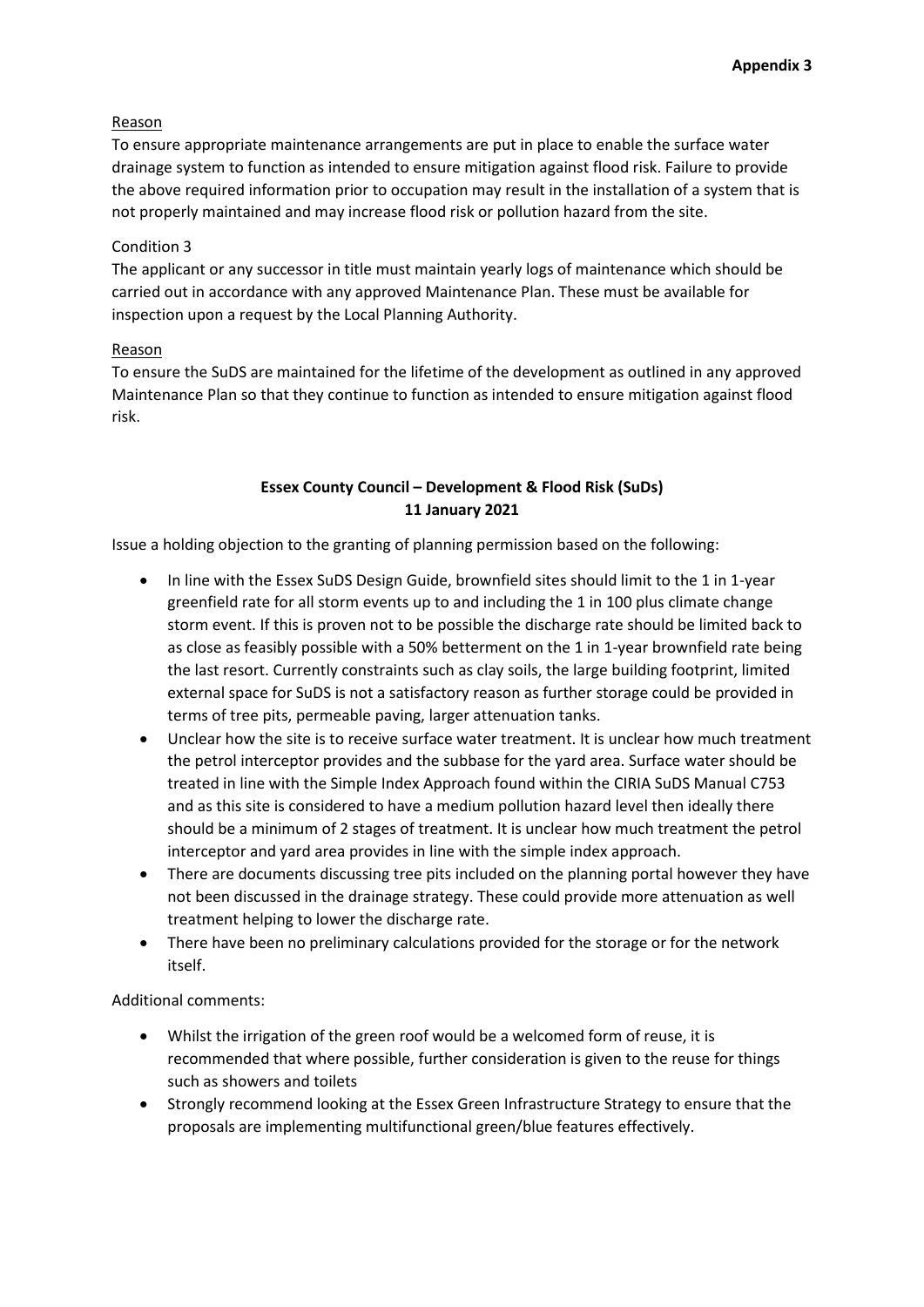### **Essex County Council - Green Infrastructure 11 January 2021**

No objection, however if approval is forthcoming, it is recommended that the following conditions are considered:

 Action required prior to commencement of development: Landscape management plan. No development shall take place until there has been submitted to and approved, in writing, by the Local Planning Authority, a landscape management and maintenance plan and work schedule for a minimum of 10 years. Details should include who is responsible for GI assets (including and surface water drainage system) and the maintenance activities/frequencies.

Would also expect details on how management company services for the maintenance of GI assets and green spaces shall be funded and managed for the lifetime of the development to be included.

Reason: To ensure appropriate management and maintenance arrangements and funding mechanisms are put in place to maintain high-quality value and benefits of GI assets.

# **Epping Forest District Council - Trees & Landscape 14 January 2021**

Do not consider that this application should be determined with the inconsistencies present within the submitted documents.

The application appears to be putting forward the removal of trees and new landscaping on land that it does not own or have 'control' over. As such the landscaping proposals may not be achievable as is shown.

# **Essex County Council – Place Services - Archaeology 14 January 2021**

There is no need for an archaeological condition for this application.

# **Epping Forest District Council - Building Control 14 January 2021**

It is advised that early consultation is carried out with Essex Fire and Rescue Service with regards to B5 of the Building Regulations (Access and facilities for the fire service), to ensure compliant access can be achieved under the planning approved scheme.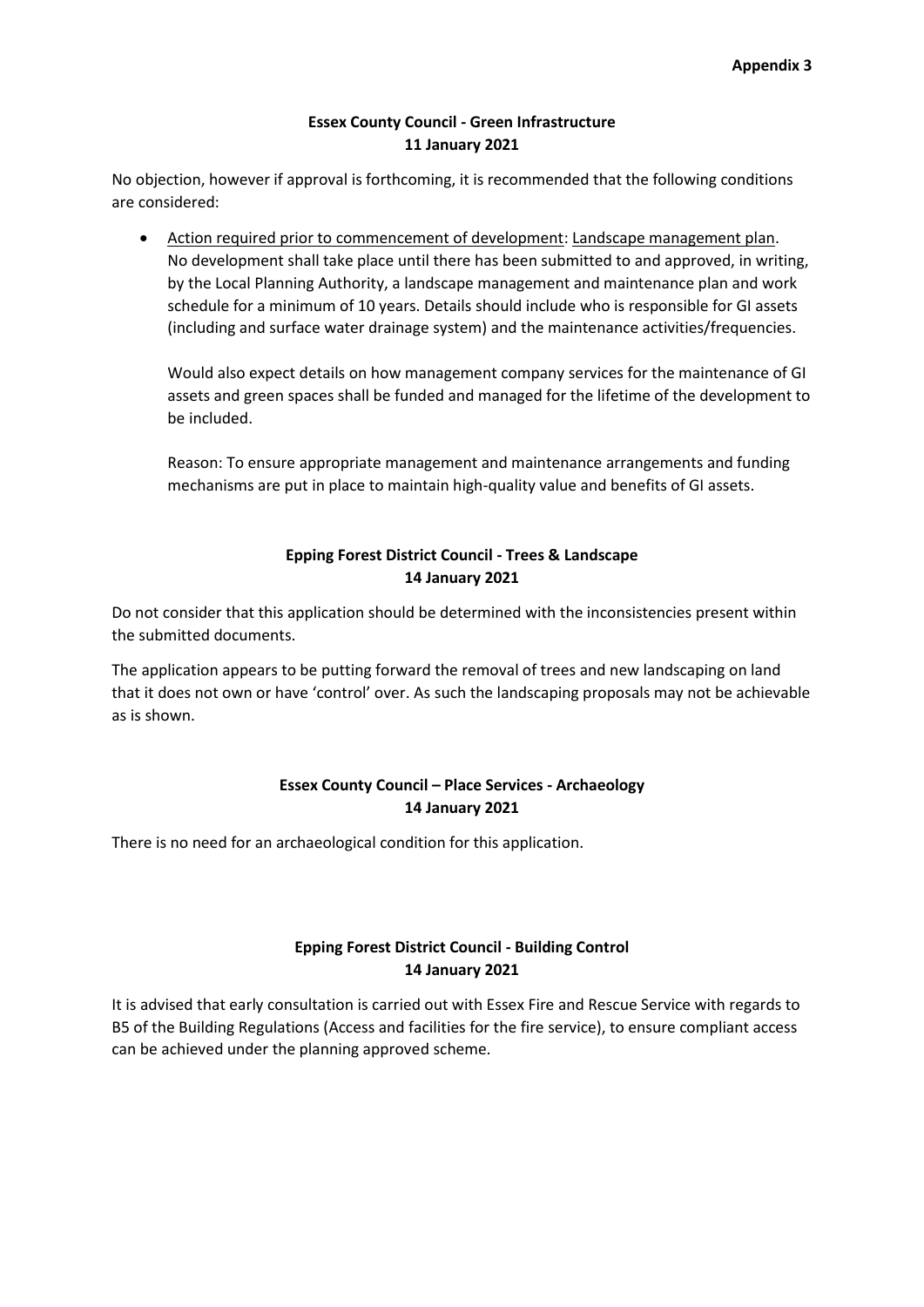# **Place Services - Ecological 12 January 2021**

No objection subject to securing biodiversity mitigation and enhancement measures. Recommended conditions:

 All mitigation and enhancement measures and/or works shall be carried out in accordance with the details contained in the Ecological Appraisal (BSG Ecology, December 2020), as already submitted with the planning application and agreed in principle with the local planning authority prior to determination.

Reason: To conserve and enhance Protected and Priority species and allow the LPA to discharge its duties under the Conservation of Habitats and Species Regulations 2017 (as amended), the Wildlife & Countryside Act 1981 as amended and s40 of the NERC Act 2006 (Priority habitats & species).

 A Biodiversity Enhancement Strategy for protected and Priority species shall be submitted to and approved in writing by the local planning authority, following the details contained within the Ecological Appraisal (BSG Ecology, December 2020). The content of the Biodiversity Enhancement Strategy shall include the following: a) Purpose and conservation objectives for the proposed enhancement measures; b) detailed designs to achieve stated objectives; c) locations of proposed enhancement measures by appropriate maps and plans; d) persons responsible for implementing the enhancement measures; e) details of initial aftercare and long-term maintenance (where relevant). The works shall be implemented in accordance with the approved details and shall be retained in that manner thereafter."

Reason: To enhance Protected and Priority Species/habitats and allow the LPA to discharge its duties under the NPPF 2019 and s40 of the NERC Act 2006 (Priority habitats & species).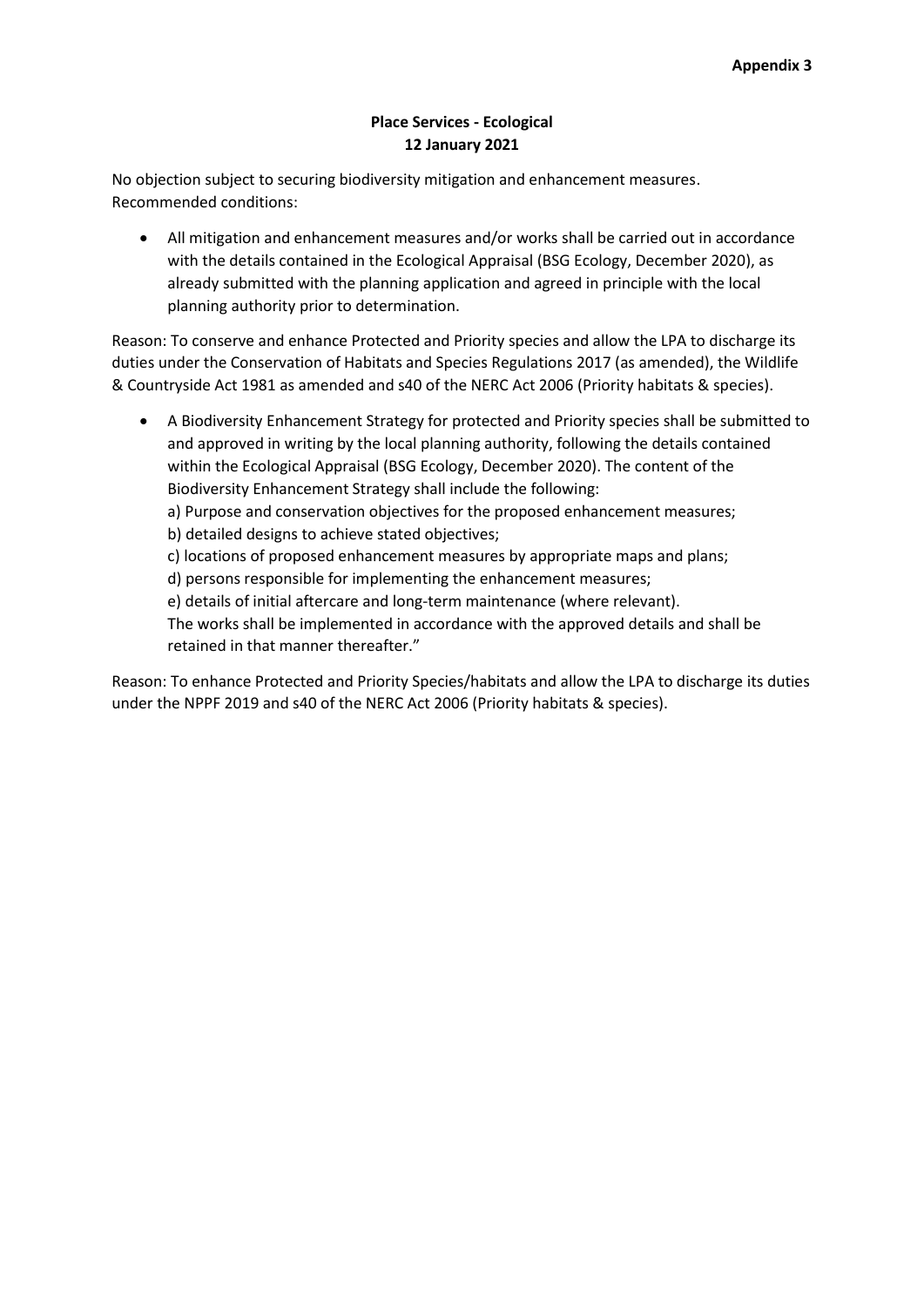# **Epping Forest District Council** - **Contaminated Land 11 January 2021**

It is considered a possibility of contamination is present within the sub-surface. The preliminary risk assessment for the site is therefore likely to be Low to Moderate. It has been recommended to undertake an intrusive site investigation (Phase 2) to determine the extent of any localised Made Ground and any actual pollution linkages and to quantify the risk to the receptors as outlined with the Preliminary CSM.

A Phase 2 site investigation protocol should be prepared and submitted to the council for approval prior to works taking place. A site walkover should be completed prior to development of Phase 2 site investigation protocol.

In respect of the above, it is considered that condition SCN 57A be attached to any approval granted.

Reason: To ensure that risks from land contamination to the future users of the land and neighbouring land are minimised, together with those to controlled waters, property and ecological systems, and to ensure that the development can be carried out safely without unacceptable risks to workers, neighbours and other offsite receptors in accordance with policy RP4 of the adopted Local Plan 1998 & 2006, and policy DM21 of the Local Plan Submission Version 2017, and the NPPF 2019.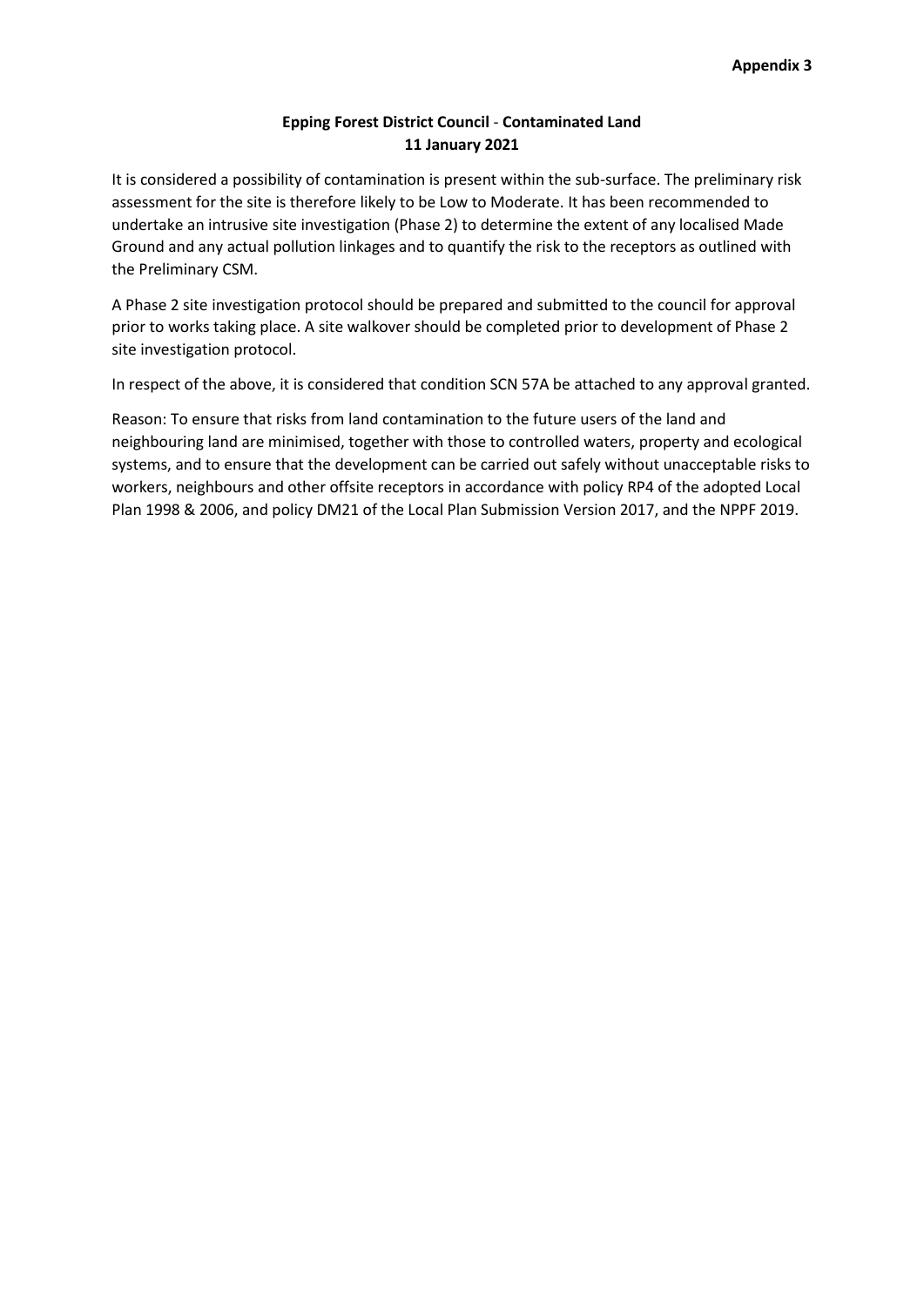# **Epping Forest District Council – Environmental Health 5 January 2021**

#### **CONSTRUCTION PHASE:**

#### Construction methodology

Condition: *Before any phase of the hear by permitted development commences, the construction methodology shall be agreed in writing with the Local Planning Authority to ensure that the impact on nearby noise sensitive premises is minimised from activities such as (but not exclusively) excavation, piling, vehicle and plant movements, etc. Only construction methods in accordance with the written approval shall be undertaken.*

Reason: In the interests of the amenities of noise sensitive properties.

#### Construction work – Permitted hours

Condition: *All construction/demolition works and ancillary operations (which includes deliveries and other commercial vehicles to and from the site) which are audible at the boundary of noise sensitive premises, shall only take place on site between the hours of 0730 to 1830 Monday to Friday & 0800 to 1300 hours on Saturday, and at no time during Sundays and Bank Holidays unless otherwise agreed in writing by the Local Planning Authority.*

Reason: In the interests of the amenities of noise sensitive properties.

#### Bonfires

Condition: *No bonfires shall be permitted on site throughout the demolition and construction phase of the development.*

Reason: In order to protect residential amenity.

#### Dust control

Condition: *All reasonable steps to minimise dust emissions from the site shall be employed throughout the demolition and construction phase of the development. The dust suppression methodology shall be agreed in writing with the Local Planning Authority before construction commences.*

Reason: To protect the amenity of the area from excessive dust emissions.

#### Wheel washers

Condition: *Wheel washing or other cleaning facilities for vehicles leaving the site during demolition and construction works shall be installed in accordance with details which shall be submitted and agreed in writing by the Local Planning Authority. The facilities shall be installed prior to commencement of any works on the site and shall be used to clean vehicles leaving the site.*

Reason: To avoid the deposit of material on the public highway in the interest of highway safety and control of dust.

#### **OCCUPATION PHASE:**

Noise from vehicles in the car park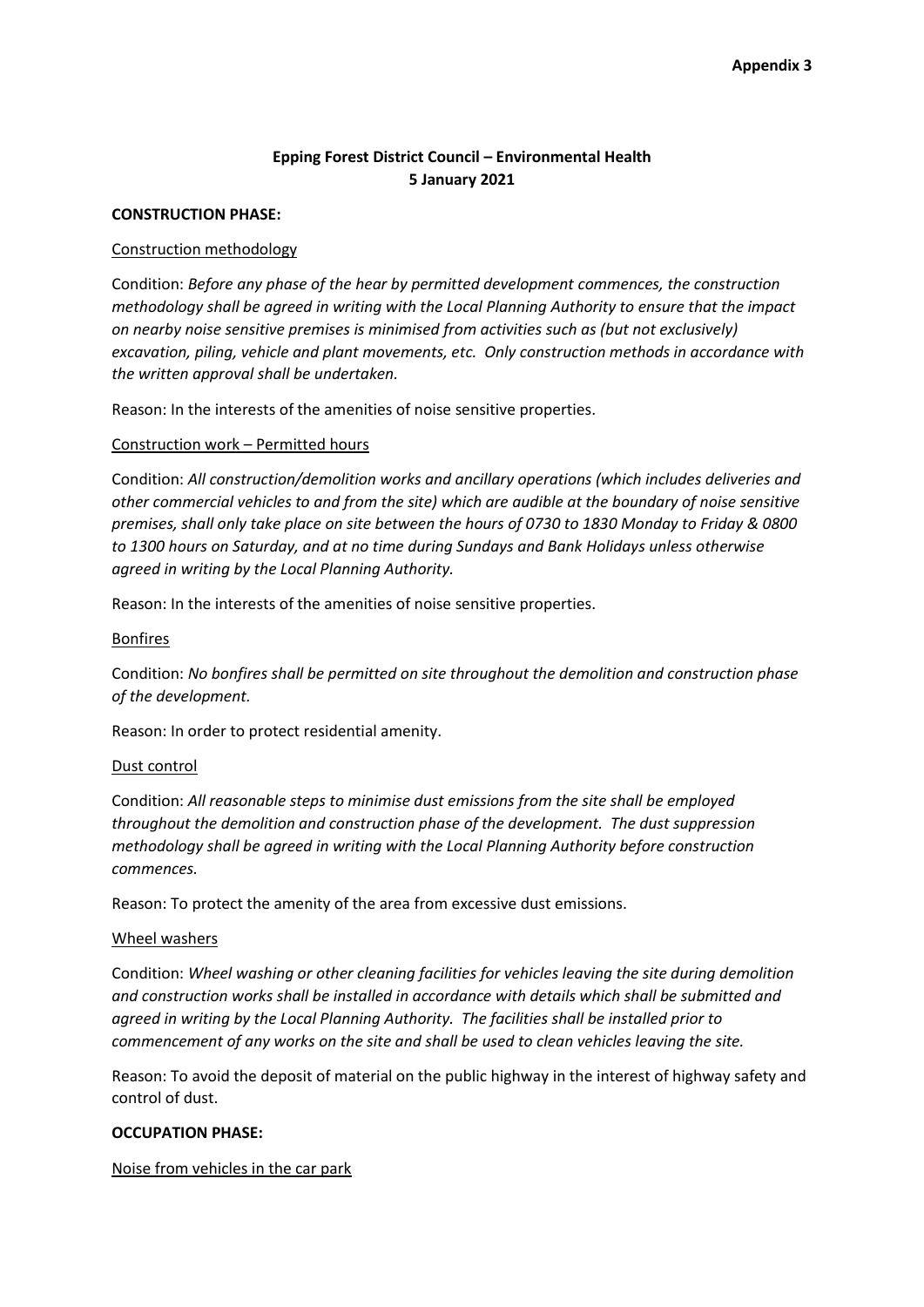Condition: *The hereby approved car park shall achieve the Park Mark accreditation (or other recognised similar scheme) before the hereby permitted use commences. The accreditation shall be maintained throughout the operational use of the site.*

Reason: In order to minimise any ASB which will affect the users of the car park and any local residents.

Also suggest a condition which limits access to either the upper floors of the car park/locking the car park when the nearby leisure facilities are closed. Wording TBC – do not want to overly restrict the use of the car park/hinder the use for legitimate users of the car park.

E.g. Such a condition may include a requirement that the car park closes (either by certain floors, or the whole car park) 30 minutes after the local facilities close, or that certain floors are closed after a certain time, e.g. 22.00hrs, and opened at 06.30 hrs, but this is open to discussion.

Reason: In order to minimise any noise and ASB which will affect the users of the car park and any local residents.

#### Installation of 2m high boundary fence

For any noise generated on the upper floors of the car park, there will be no mitigation from the barrier for those rooms at first floor level (and possibly at ground floor) as there will be a direct line of sight from the car park to these habitable rooms. As such, any mitigation will be negligible, which further strengthens the above requirement for a condition restricting the use of the upper levels late at night.

#### Predicted noise levels

The consultant has predicted noise levels from a "slow moving car inside a multi-story car park" (Table 3, para 5.3), this may be the case with a vehicle which is moving within the modelled levels. However, due to a number of variables that may be present (including the speed/reving/etc of the vehicles) there is some margin of error within the model.

In addition, I note that the consultant indicates that the existing ambient level is controlled by local traffic noise. The construction of the large car park is likely to put the sheltered accommodation into an acoustic "shadow zone", and may reduce the ambient noise level at the site, which would make any noise within the car park more noticeable. It is difficult to predict this without a more accurate model of the proposed development via some noise mapping software.

#### Noise from plant

Condition: *The use of any plant which services this development must cease during any period that the rating level of noise (as defined by BS4142:2014) exceeds the prevailing background noise level at the affected noise sensitive premises. The measurement position and assessment shall be made according to BS4142:2014, and shall include the cumulative effect of all of the plant on the site.*

*The cumulative plant noise limit for this site shall not exceed 39dB LAeq, 1hr between 07.00-23.00 hrs, and 32dB LAeq, 15 mins between 23.00-07.00 hrs.*

Reason: In order to minimise any noise which will affect the amenity of local residents.

Noise from the Service Yard and access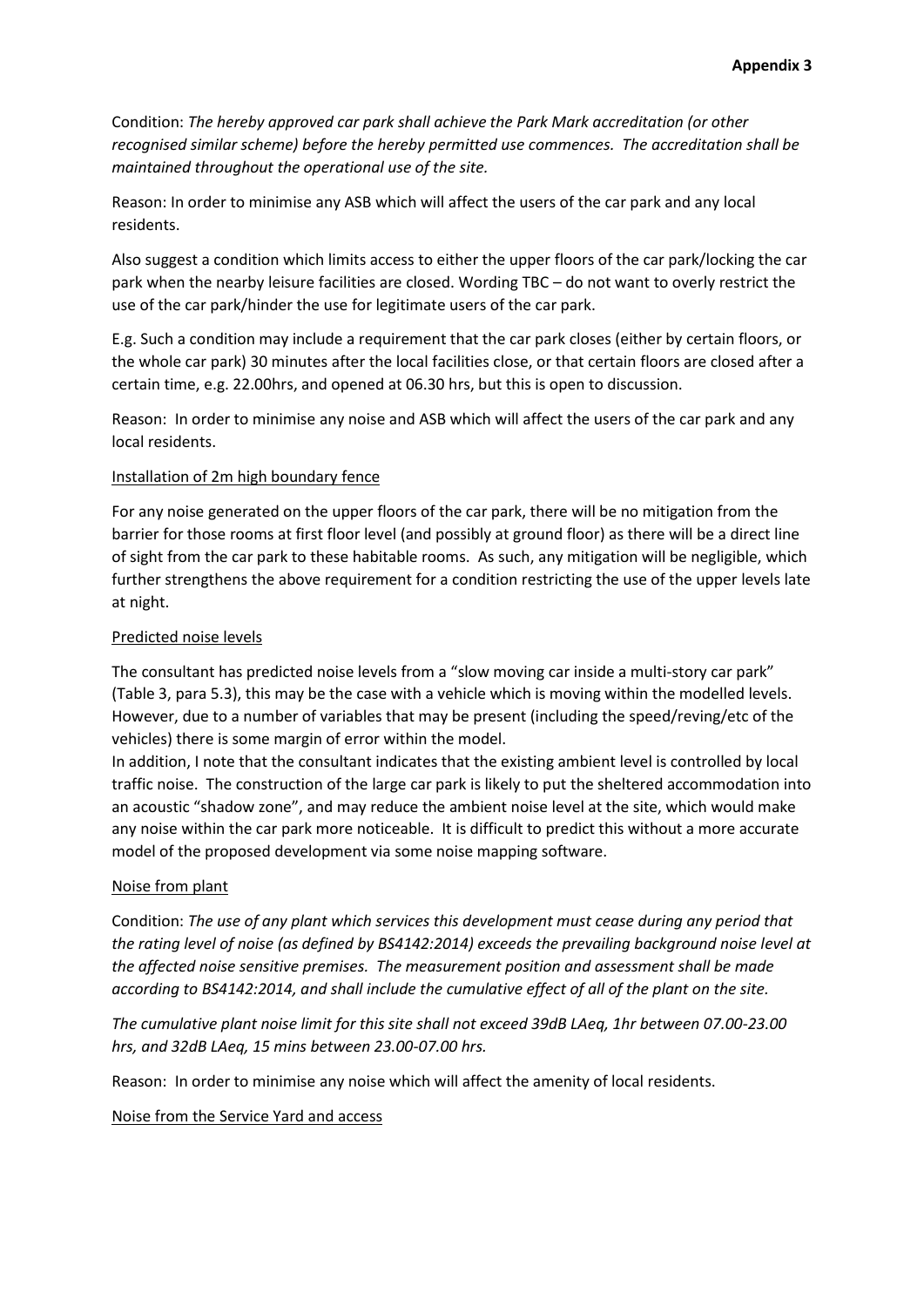Condition: *No deliveries shall be taken at or despatched from the site outside the hours of 07.30- 18.30 hrs Monday – Friday, 08.00-16.00 hrs Saturday, 09.00-13.00 hrs on Sundays, Bank or Public Holidays.*

Reason: In order to protect amenity of the area.

Condition: *No refuse collection shall be carried out from the site outside the following times 07.00 to 19.00 hours Monday to Friday, 08.00-13.00 hrs Saturday nor at any time on Sundays, Bank or Public Holidays.*

Reason: In order to protect amenity of the area.

#### **ENTERTAINMENT NOISE:**

#### Low Frequency Noise

It is noted that the consultant has suggested noise limits for the cinema for low frequency noise. Whilst these are acceptable, I do question how easily measurable they are considering the noise climate in the area, and would like this to be explored further. The noise survey for the area provided an overarching LAeq level, but did not look at the 1/3 octave bands for which the proposed limits were suggested.

Subject to the response of the applicant regarding this, either of the following conditions are suggested:

Condition: *Low frequency, unweighted noise levels should be controlled to a maximum of 50 dB Leq, 63Hz, 5 min and 40 dB Leq, 125Hz, 5 min at the façades of nearby noise sensitive premises.*

Or

Condition: *Low frequency noise from the hearby permitted leisure facility shall not be audible at the façade of nearby noise sensitive premises.*

Reason: In order to minimise the impact of any low frequency noise from the leisure use which will affect the amenity of local residents.

#### Use of terrace

Condition: *Prior to first use of the terrace area on the upper floor of the development, a noise management plan shall be submitted to and approved in writing by the local planning authority. The noise management plan shall include details of measures to minimise noise from proposed activities on the terrace, and shall be adhered to at all times.*

Reason: In order to minimise any noise from the use of the terrace which will affect the amenity of local residents.

#### Initial "Meanwhile" Use

Condition: *Prior to first use of the open space, a noise management plan shall be submitted to and approved in writing by the local planning authority. The noise management plan shall include details of measures to minimise noise from proposed activities in the open space area, and shall be adhered to at all times.*

Reason: In order to minimise any noise which will affect the amenity of local residents.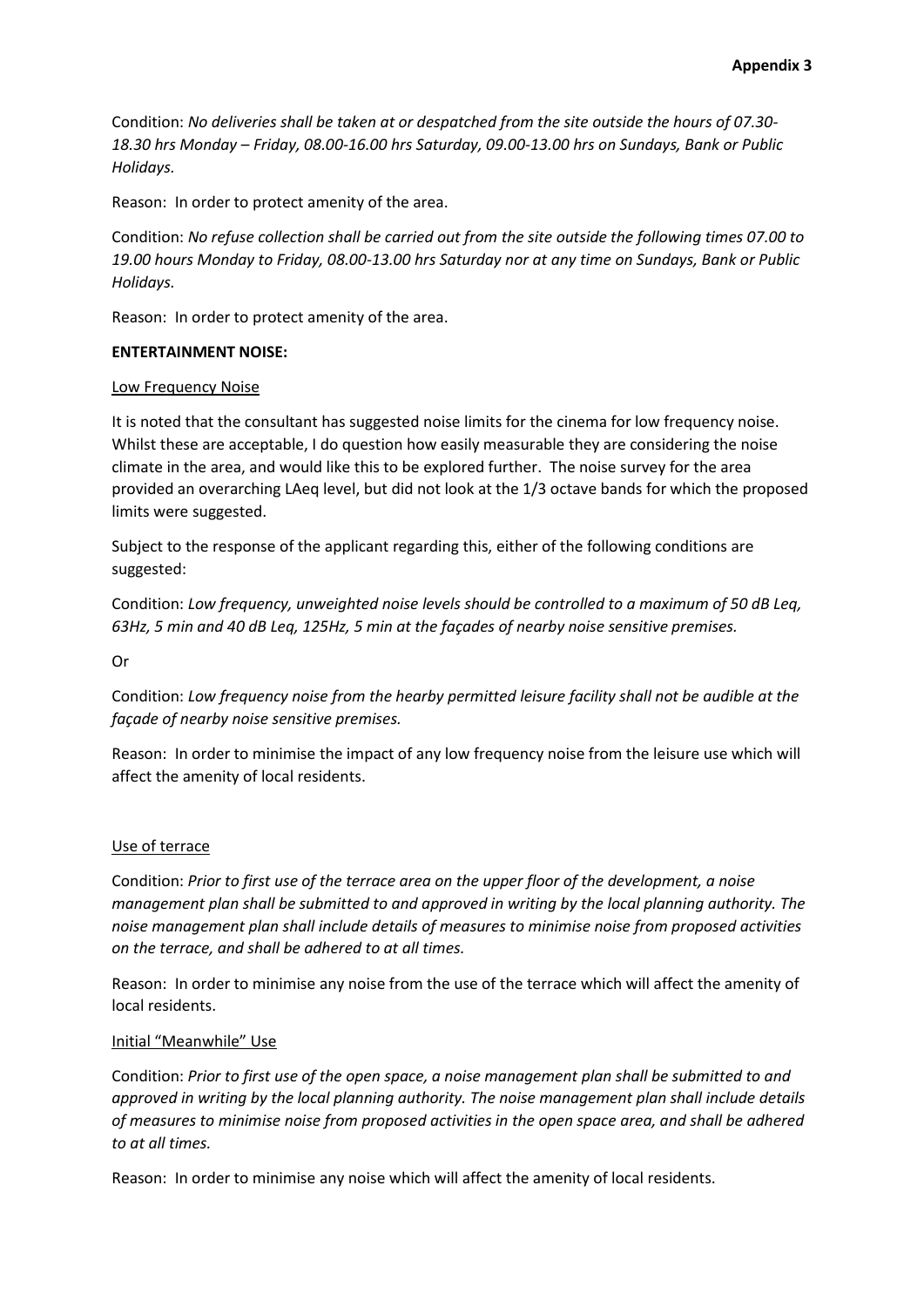Particular attention should be made of the use of the area adjacent to Buttercross Lane, as this has the potential to significantly affect these residents from noise from events such as outside drinking, outside cinema, and early morning starts from any markets, which they currently are not subject to.

#### **LIGHTING:**

Condition: *Details of any external lighting of the site shall be submitted to, and approved in writing by, the Local Planning Authority prior to the commencement of the development. This information shall include a layout plan with beam orientation and a schedule of equipment in the design (luminaire type, mounting height, aiming angles and luminaire profiles), and the impact on neighbouring residential properties. The lighting shall be installed, maintained and operated in accordance with the approved details unless the Local Planning Authority gives its written consent to the variation.*

Reason: To protect the appearance of the area, the environment and local residents from light pollution.

#### **COMMERCIAL UNITS:**

Conditions governing opening hours, any cooking extract systems (for both noise and odours) will need to be considered.

Unsure how to determine any opening hours, as it will depend on the type of business occupying each unit. However, a more overarching condition could include:

*The commercial uses hereby permitted shall not be open to customers outside the hours of 07.00- 23.00 hours Monday-Thursday, 07.00-23.30 hours, Friday-Saturday and 08.00-23.00 hours Sunday.* 

Reason: In order to minimise any noise which will affect the amenity of local residents.

Also recommend the following condition for any kitchen extract system, if not already suggested by Public Health colleagues:

*Details if any extraction system for any food preparation areas, or other processes which may produce odours and/or noise and vibration, shall be submitted to, and approved in writing by, the Local Planning Authority prior to the commencement of the development. Any subsequent changes to the use of any unit, where such equipment is used shall also be submitted to and approved in writing by the Local Planning Authority within 3 months of any such changes in the nature of the business. If the premises does not gain written approval with the Local Planning Authority within 3 months of any such changes, the premises shall cease all use of any extraction system or other process.* 

Reason: In order to minimise any noise and/or odour which will affect the amenity of local residents.